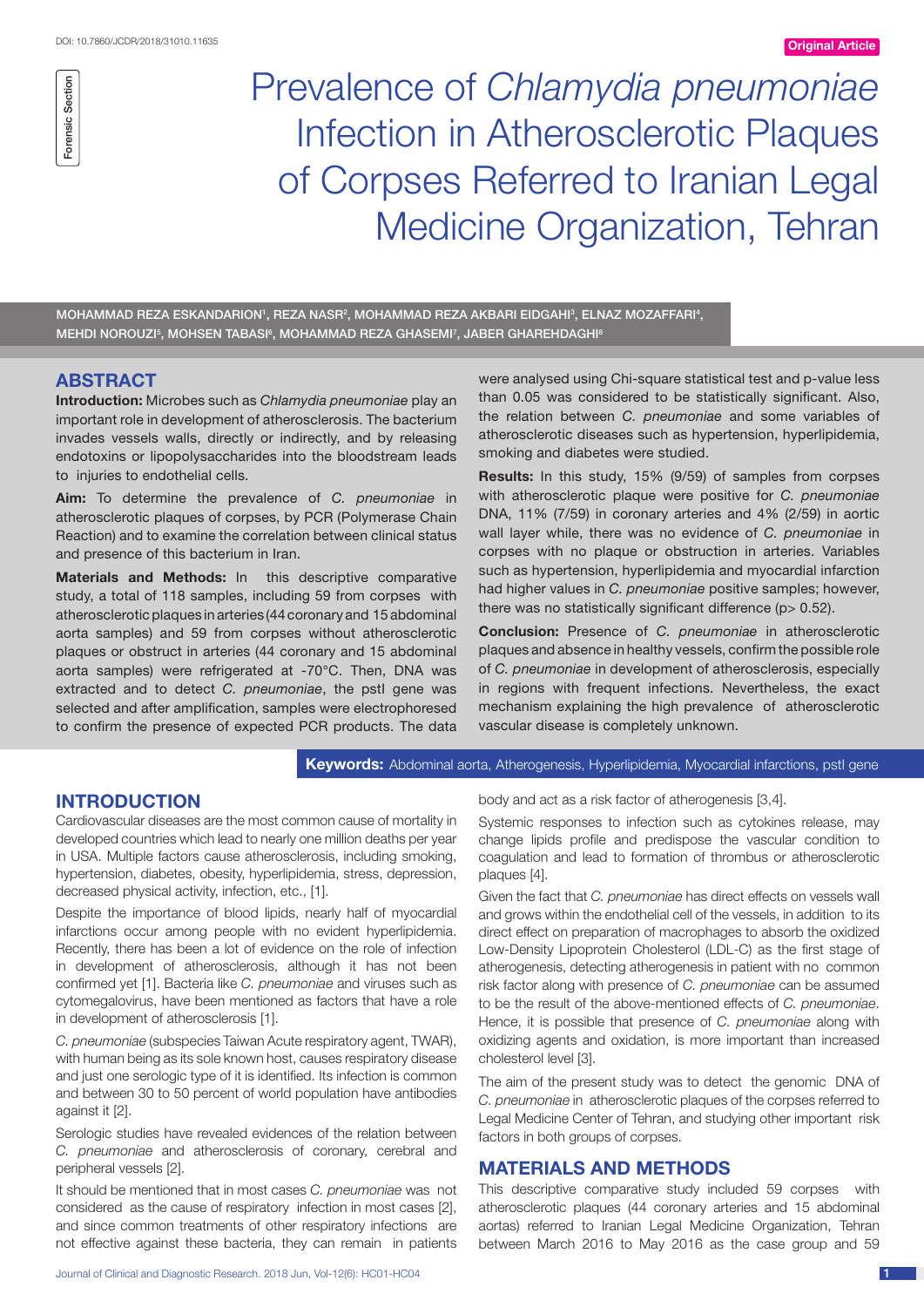corpses with no atherosclerotic plaques (44 coronary arteries and 15 abdominal aortas) as the control group. A simple random sampling method was used and each corpse was chosen entirely by chance. The number of samples (118 samples) was calculated according to other similar study as the maximum possible number [4]. To calculate the sample size for each control and patient group, the following formula was calculated.

According to previous studies, the frequency of *C. pneumoniae* bacteria in atherosclerotic plaques is 12% and it is 0% in healthy individuals [4-6]. With a confidence level of 95% and an 80% probability test, the sample size was calculated to be 61 in each group. Based on the bias in the implementation section of the project, a total of 59 people were sampled in each group.

All coronary arteries and abdominal aortas were kept in -70°C to be studied later. The diameter of the abdominal aorta was measured and demographic data, lipid profile, history of smoking and hospital record of each person was documented. The study was approved by the research ethics committee of the Iranian Legal Medicine Organization (LMO).

Inclusion criteria for the case group, included patients more than 30-year-old, at least one atherosclerotic plaque in cardiac vessels.

Exclusion criteria for the case group, were patients affected with hepatic, gastric renal and autoimmune diseases, as well as cancer. Inclusion criteria for the control group consisted of more than 30-year-old and absence of atherosclerotic plaques in cardiac vessels. Tissue sample (Coronary arteries and abdominal aortas) were taken under sterile conditions in the autopsy at the Legal Medicine Center of Tehran. A 4-5 millimeter section of the vessel was longitudinally incised and then put in a microtube containing Tris EDTA buffer (buffer containing 10 mM Tris and 1 mM EDTA (TE buffer; Sigma). Following the transfer of microtubes from the autopsy to the microbiology lab, the samples were taken out under a hood with clean air stream to extract DNA.

DNA was extracted using the DNA purification Kit QiAamp DNA mini Kit (Qiagen, Hilden, Germany). Purity of the extracted DNA was measured using a NanoDrop™ spectrophotometer (NanoDrop ND-1000; Thermo Fisher Scientific, Waltham, MA). DNA samples with an OD260/OD280 ratio of ≥1.8 were used for further analysis. Moreover, the quality of extracted DNA was examined by 1% agarose gel electrophoresis (Sigma Chemical Co.).

In order to avoid contamination of samples, all stages of the procedure (preparation, PCR and analysis) were carried out in a separate room and under sterile conditions. To detect *C. pneumoniae* the pstI gene with 437 bp was selected and primers were taken according to the description in the study by Dabiri H et al., HL1 as Forward (5-GTTGTTCATGAAGGCCTACT-3) and HR1 as Revers (5-TGCATAACCTACGGTGTGTT-3) primers were used for amplification [4].

Amplification reactions were carried out in a total volume of 25 μL, containing 1 μL of DNA template, 2.5 μL of 10x reaction buffer, 1 μL of dNTPs (10mM), 1μL of MgCl2 (50mM), 1μL of each primer (10pmol) and 1U Taq DNA polymerase (Fermentas, Lithuania). The PCR conditions were as follows: an initial denaturation at 94°C for 5 minute, followed by 30 cycles, each consisting of denaturation at 94°C for one minute; annealing at specific 61°C for one minute; and elongation at 72°C for one minute and a final extension step at 72°C for five minute.

After amplification, 5 μL sample of each reaction was electrophoresed on a 1.5% agarose gel to confirm the presence of expected PCR products. Moreover, staining with Ethidium bromide was done and banding patterns were visualized and photographed using a GelDoc system (UVP, Upland, Calif.) under UV fluorescence. A 100-bp and 1kb DNA ladders (Fermentas, Lithuania), as a size standard, were



used for band-size comparison of the PCR products [Table/Fig-1]. All amplification procedures were performed in duplicate.

#### **STATISTICAL ANALYSIS**

Statistical analysis was performed using SPSS software version 19.0 for windows (IBM, Chicago, USA). Chi-square was used to compare proportions. The p-values less than 0.05 were considered to be statistically significant. Also, the relation between this bacteria and a number of risk factors of atherosclerotic disease, such as blood hypertension, hyperlipidemia and diabetes was studied. These risk factors were extracted from hospital files corpses referred to Iranian Legal Medicine Organisation.

#### **RESULTS**

In the present study by PCR method 15% (9/59) of samples taken from plaques were positive for *C. pneumoniae* DNA, 11% (7/59) of which were in coronary arteries and 4% (2/59) in aortic samples.

Demographic data: The case group members consisted of 42 (71.2%) men and 17 (28.8%) women with the age range of 43- 75 years and the mean age of 64.5±15 years. The mean anteriorposterior diameter of the abdominal aorta in the first group was 7.25±1 cm. The control group members (with no atherosclerotic plaque) included 45 (76.2%) men and 17 (23.8%) women with the age range of 41-78 years and mean age of 66.5±10 years. The mean anterior-posterior diameter of the abdominal aorta was 7.95±1 cm in this group. There was no significant difference in altering factors

| <b>Risk Factor</b>        | corpses with athero-<br>sclerotic plaques | corpses without ath-<br>erosclerotic plaques | $p-$<br>value |
|---------------------------|-------------------------------------------|----------------------------------------------|---------------|
| <b>Blood Hypertension</b> | 21 (35%)                                  | 17 (28%)                                     | 0.58          |
| Hyperlipidemia            | 23 (38%)                                  | 21 (35%)                                     | 0.72          |
| Smoking                   | 20 (33%)                                  | 18 (30%)                                     | 0.36          |
| <b>Diabetes</b>           | 12 (20%)                                  | 10 (16%)                                     | 0.37          |

**[Table/Fig-2]:** The relationship between the risk factors and atheros in the two studied groups.

p-value by Two-tailed Fisher's exact test is significant at p<0.05

| Groups                                                                                                                             | PCR Positive (%)     | PCR Negative (%) |  |  |
|------------------------------------------------------------------------------------------------------------------------------------|----------------------|------------------|--|--|
| Case                                                                                                                               | 15.5                 | 84.5             |  |  |
| Control                                                                                                                            | $\left( \right)$     | 100              |  |  |
| Chi-square (df=1)                                                                                                                  | $p$ -value $< 0.001$ |                  |  |  |
| <b>[Table/Fig-3]:</b> The results of the calculated significant difference between the two<br>groups.<br>Significant level: p<0.05 |                      |                  |  |  |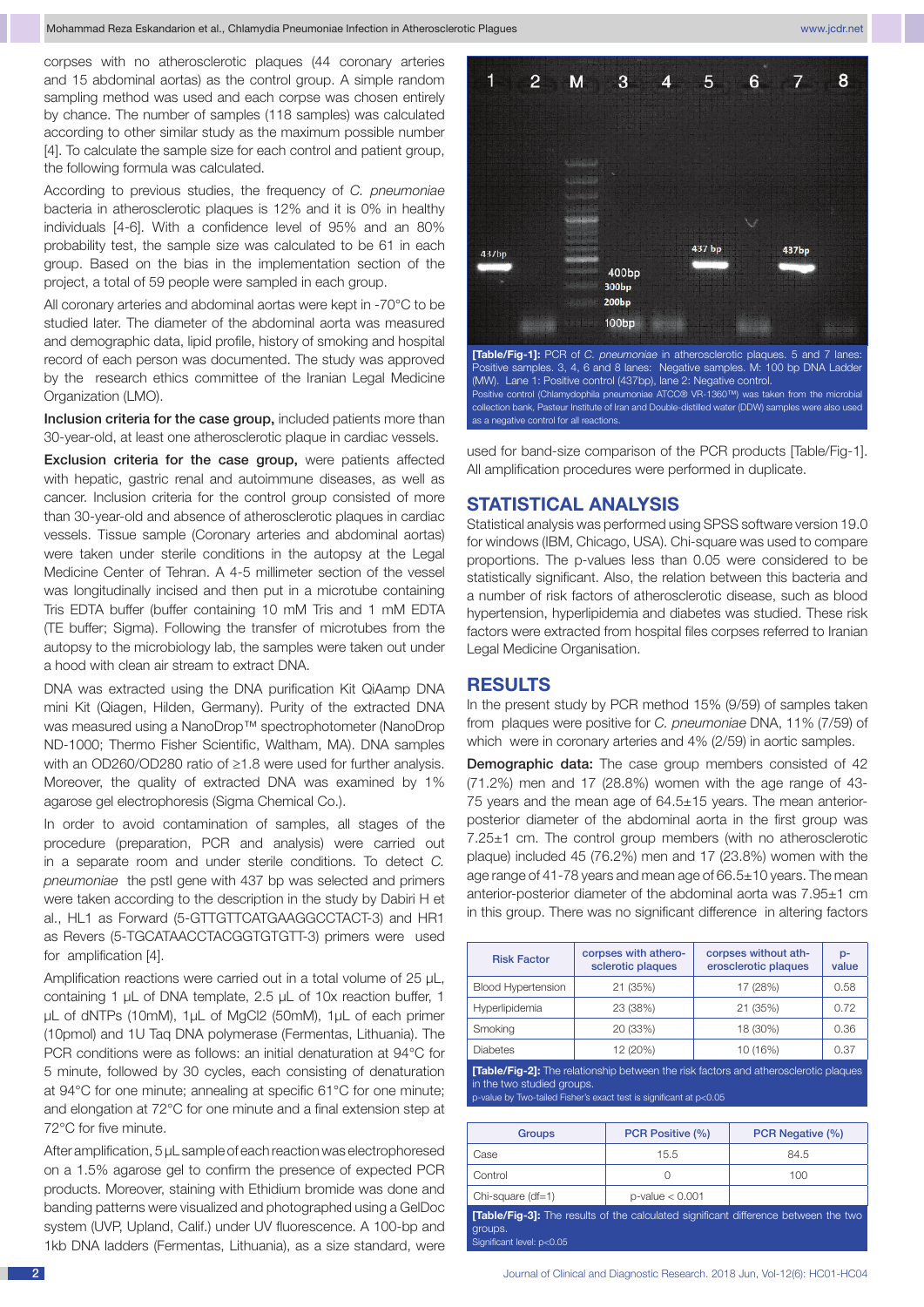of age, sex and the maximum diameter of the abdominal aorta between the two groups (p-value=0.11).

There was no statistically significant difference between the two groups in terms of history of specific diseases such as blood hypertension, hyperlipidemia, smoking and diabetes (p-value=0.52) [Table/Fig-2]. The samples were examined to detect *C. pneumoniae* by PCR and the results of calculating significant difference between the two groups are shown in [Table/Fig-3] (p-value <0.001).

#### **DISCUSSION**

The relationship between *C. pneumoniae* and atherosclerosis plaques was first reported by Saikku P et al., [7]. While these studies could not find any association between *C. pneumoniae* and atherosclerosis and not isolate *C. pneumoniae* DNA from atherosclerotic specimens by PCR [5,6,8] A majority of studies have confirmed a high incidence of this microorganism in plaques and there are various reports of its incidence in different parts of the world for instance 14.3% in Turkey [9], 56% in South Africa [10], 71% in Canada [11], 33% to 61% in United States [12,13] and 17% to 29.4% in Iran [4,14,15]. Disparity in the prevalence of *C. pneumoniae* could be due to selection of samples, differences in the size of tested samples and using various methods such as serology, PCR, Immunocytochemistry, electron microscopy and culture at diverse periods.

According to a study by Bishara J et al., in punch biopsy samples of aortas of 61 patients with coronary artery bypass and 32 patients with carotid atheroma who underwent endarterectomy, there was evidence of *C. pneumoniae* infection [6]. Another study by Fong IW et al., revealed that in New Zealand white mice, respiratory infection with *C. pneumoniae* may cause atherosclerotic changes in aorta which are not caused by Mycoplasma pneumoniae infection (with similar pathologic changes in the lung). These findings may support the idea of *C. pneumoniae*'s role in atherosclerosis but cannot prove it [16]. In a study by Jackson LA et al., it was revealed that *C. pneumoniae* has a specific affinity towards cardiovascular tissues, so that autopsy samples of coronary arteries contained *C. pneumoniae* in 34% of cases, while this percentage was 13% in lung, 10% in liver, 5% in spleen,10% in bone marrow and 5% in lymph nodes [17]. However, *C. pneumoniae* was found in 11% of autopsy samples of coronary arteries in our study and the difference may be due to different geographical positions of the studies. Although, study was conducted by Muhlestein JB et al., showed that intranasal *C. pneumoniae* infection of rabbit model fed with chow supplemented with a small amount (0.25%) of cholesterol would result in significant acceleration of atherosclerosis, our study has shown that, there was no statistically significant difference between hyperlipidemia and acceleration of atherosclerosis [18]. The reviewed studies are carried out in various countries to verify this relationship from a seroepidemiological or histopathological point of view [12-15,19]. Our results are in agreement with 9 studies which were conducted in different countries and revealed a positive relation between *C. pneumoniae* and atherosclerosis [4,9-16].

The study by Paterson DL et al., on 17 autopsy samples of carotid atherectomy and 16 coronary arteries was done by PCR test to detect *C. pneumoniae*, which showed nothing in any of the samples. Therefore, they finally declared that although it is an interesting theory but no proof has been found for it in Australian patients [8]. The results are inconsistent with present study, may be due to difference in methods of testing. A study by Dabiri H et al., on 64 samples (33 from patients with atherosclerotic plague and 31 from healthy subjects) indicated that the DNA of *C. pneumoniae* was observed in 21% of patients while no such DNA was found in healthy individuals [4].

Various epidemiological studies determining prevalence of *C. pneumoniae* infection in different geographical areas could be effective to clarify the type of disease and the therapeutic approaches [9,12,14]. Accordingly, we performed our study on the corpses referred to the Iranian Legal Medicine Organisation as a center which is scarcely studied in this regard. In consistent with previous reports, our finding revealed that 15 percent of autopsy samples had been infected with *C. pneumoniae* [4,10].

The present study showed the incidence of *C. pneumoniae* in atherosclerotic plaque of coronary artery autopsy samples was 15.5%. Also, an incidence of 17% was reported in another study in Iran on 26 atherosclerotic plaques which is consistent with our results [4]. Presence of *C. pneumoniae* in more than 15% of atherosclerotic plaques and its absence in healthy vessels confirms its possible role in atherogenesis. However, its absence in more than 75% of atherosclerotic plaques reveals the fact that *C. pneumoniae* is not a necessary part of the process of atherogenesis and may only play a role in its initiation or progress. It was also indicated that myocardial infarction was higher but with no statistically significant difference which is consistent with the results of the present study [4].

#### **LIMITATION**

Methodological limitation of this study was small sample size.

#### **CONCLUSION**

Since, atherosclerosis is progressive disease, there are surely other factors involved in development of atherosclerotic plaques and presence of *C. pneumoniae* in plaques per se does not confirm its role in development of atherosclerosis. However, it seems necessary to study on presence of *C. pneumoniae* and its relation with other risk factors involved in atherogenesis and providing a proof of the role of infections in atherogenesis in order to help in diagnosis and treatment of the disease.

### **Acknowledgements**

 The authors would like to thank the staff of Legal Medicine Center of Semnan, Iran, for their important technical assistance. Additionally, we are grateful to Mr. Reza Azizian for data analysis. PCR primers were synthase by company in private sector (Biotechnology Pioneers of Tehran, Iran). This work was financially supported by the Iranian Legal Medicine Organization.

#### **REFERENCES**

- [1] Libby P, Ridker PM, Maseri A, Inflammation and atherosclerosis. Circulation. 2002;105(9):1135-43.
- [2] Damodar DM, Bhat Kishore G, Aruneshwari D. Detection of multiple microbial DNA in atheromatous plaques by polymerase chain reaction. Int Res J Pharm. 2011;2(5):214-19.
- [3] Wagenseil JE, Mecham RP. Vascular extracellular matrix and arterial mechanics. Physiological reviews. 2009;89(3):957-89.
- [4] Dabiri H, Rezadehbashi M, Badami N, Aghanouri R, Ahmadi H, Khoramizadeh MR, et al. Detection of Chlamydia pneumoniae in atherosclerotic plaques of patients in Tehran, Iran. Jpn J Infect Dis. 2009;62(3):195-97.
- [5] Holland SM, Gaydos CA, Quinn TC. Detection and differentiation of Chlamydia trachomatis, Chlamydia psittaci, and Chlamydia pneumoniae by DNA amplification. J Infect Dis. 1990;162(4):984-87.
- [6] Bishara J, Pitlik S, Kazakov A, Sahar G, Haddad M, Vojdani A, et al. Failure to detect Chlamydia pneumoniae by cell culture and polymerase chain reaction in major arteries of 93 patients with atherosclerosis. Eur J Clin Microbiol Infect Dis. 2003;22(5):300-02.
- [7] Saikku P, Mattila K, Nieminen M, Huttunen J, Leinonen M, Ekman MR, et al. Serological evidence of an association of a novel Chlamydia, TWAR, with chronic coronary heart disease and acute myocardial infarction. The Lancet. 1988;332(8618):983-86.
- Paterson DL, Hall J, Rasmussen SJ, Timms P. Failure to detect Chlamydia pneumoniae in atherosclerotic plaques of Australian patients. Pathol. 1998;30(2):169-72.
- [9] Adiloglu AK, Ocal A, Can R, Duver H, Yavuz T, Aridogan BC. Detection of Helicobacter pylori and Chlamydia pneumoniae DNA in human coronary arteries and evaluation of the results with serologic evidence of inflammation. Saudi med J. 2005;26(7):1068-74.
- [10] Kuo CC, Shor A, Campbell LA, Fukushi H, Patton DL, Grayston JT. Demonstration of Chlamydia pneumoniae in atherosclerotic lesions of coronary arteries. J Infec Dis. 1993;167(4):841-49.
- [11] Chiu B, Viira E, Tucker W, Fong I. Chlamydia pneumoniae, cytomegalovirus, and herpes simplex virus in atherosclerosis of the carotid artery. Circulation. 1997;96(7):2144-48.